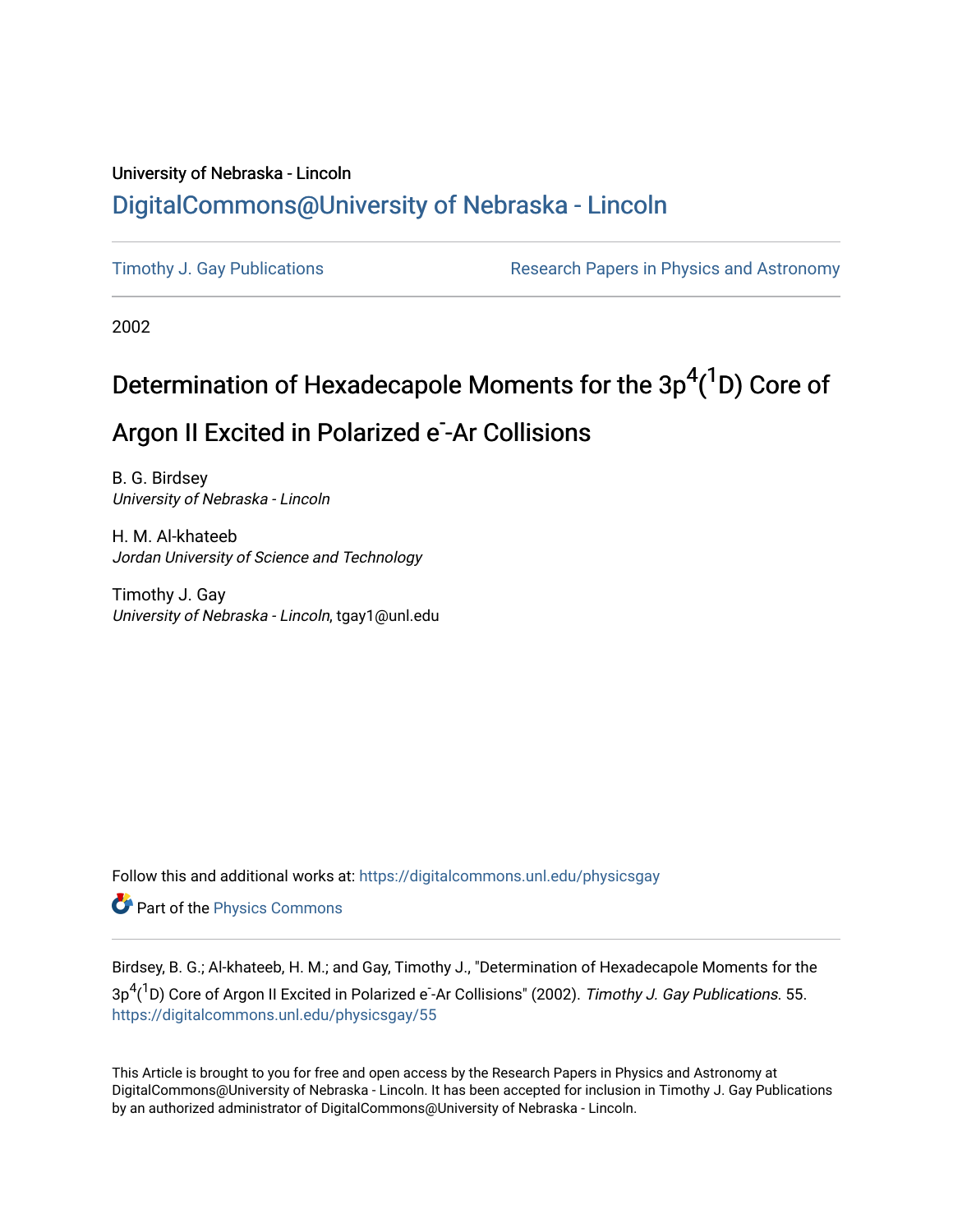# **Determination of Hexadecapole Moments for** the 3p<sup>4</sup>(<sup>1</sup>D) Core of Argon II Excited in **Polarized e"-Ar Collisions**

B. G. Birdsey\*, H. M. Al-khateeb $^{\dagger}$ , and T. J . Gay $^*$ 

*Behlen Laboratory of Physics, University of Nebraska, Lincoln, NE 68588-0111 USA Department of Physics, Jordan University of Science and Technology, Irbid, P. O. Box 3030, 22110 Jordan*

**Abstract.** We report on measurements of the integrated Stokes parameters of the light emitted from four well-LS coupled states of the  $3p^4(^1D)4p$  manifold of ArII, following the simultaneous ionization and excitation of neutral argon by polarized electrons. As for all states, the state multipoles of J can be expanded in terms of the total orbital (L ) and the total spin (S) state multipoles. By splitting each L and S state multipole into multipoles for the core and outer electron, we have experimentally obtained for the first time the normalized integrated state multipole of rank 4 (hexadecapole moment) for the  $3p^4(^1D)$  core of ArII. We will comment on the Rubin-Bederson hypothesis as it pertains to this collision system [G. Csanak *et* a/., Comments At. Mol. Phys. **30,** 165 (1994)] as well as elucidate the data analysis techniques used.

## **INTRODUCTION**

The theory of electron-atom interactions has been known in principle since the development of the Dirac equation, yet it is the tension between "what can be measured" and "what can be calculated" that has driven much of atomic collision physics to this day. Recently the convergent close coupling (CCC) technique of Bray and Stelbovics [1] has proven its efficacy in calculating electron interactions with simple atoms such as H [2], He and Na [3], and Li [4]. However the situation for the heavy noble gases is much more complicated; agreement between theory and experiment in this area ranges from adequate to dismal [5 - 8].

Our experiment is centered around the three body process of simultaneous ionization and excitation of Ar II. The specific process we examined is given by the reaction

> CP604, *Correlations, Polarization, and Ionization in Atomic Systems* edited by D. H. Madison and M. Schulz © 2002 American Institute of Phvsics 0-73 54-0048-2/027\$ 19.00 250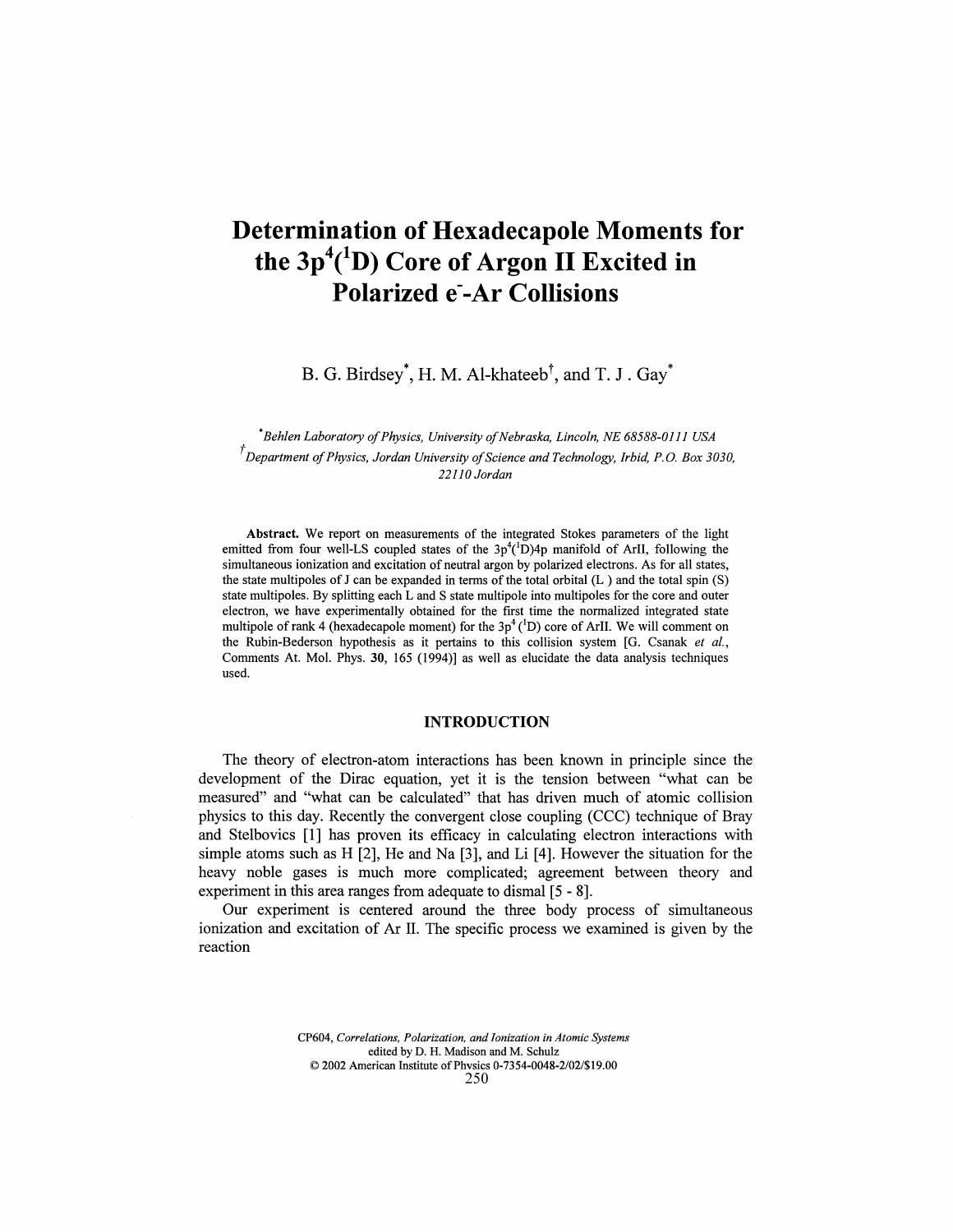$$
e^{\cdot} + Ar(3p^6) \rightarrow Ar^{**}(3p^4(^1D)4p) + 2 e^{\cdot}
$$
  
\n
$$
\rightarrow Ar^{**}(3p^44s \text{ or } 3p^43d) + \gamma
$$
 (1)

where the excited states of interest in the  $3p^4(^1D)4p$  manifold are  ${}^{2}F_{7/2}$ ,  ${}^{2}F_{5/2}$ ,  ${}^{2}D_{5/2}$ , and  ${}^{2}P_{3/2}$ . The incident electron beam is transversely polarized and the scattered electrons are not detected. These particular residual ionic states are advantageous because they are known to be well-LS coupled [9], unlike neutral Ar. This simplifies the interpretation of our data and reduces the difficulty for theory to calculate electronatom scattering processes [7, 8].

Our goal is to characterize the final state atomic charge cloud in terms of individual contributions from the  $3p^4(^1D)$  ionic core and the excited 4p outer electron. The shape of the charge cloud is completely described by the tensor multipoles of the excited ion's density matrix [10]. As detailed in our earlier work [11], the tensor multipoles of L can be expanded as

$$
\left\langle \mathcal{I}_{KQ}^{\dagger}(L) \right\rangle = (2L+1) \sum_{\substack{k,q_c \\ k_{\sigma q_o}}} \sqrt{(2k_c+1)(2k_o+1)} \begin{cases} l_c & l_o & L \\ l_c & l_o & L \\ k_c & k_o & K \end{cases} \times (2)
$$
\n
$$
\left( k_c q_c, k_o q_o | KQ \right) \left\langle \mathcal{I}_{k,q_c}^{\dagger}(l_c) \otimes \mathcal{I}_{k,q_o}^{\dagger}(l_o) \right\rangle,
$$
\n
$$
(2)
$$

where the subscripts c and o refer to the multipoles associated with the core and outer electron. Notice that the multipole moments of the  $\mathcal{I}_{k,q_c}(l_c)$  and  $\mathcal{I}_{k,q_c}(l_o)$  sub-shells are generally not factorable, i.e.  $\left\langle \mathcal{I}_{k,q_{c}}^{\dagger}(l_{c})\otimes \mathcal{I}_{k,q_{c}}^{\dagger}(l_{o})\right\rangle$  is not generally equal to  $\langle \mathcal{I}^{\dagger}_{k,q_c} (l_c) \rangle \langle \mathcal{I}^{\dagger}_{k,q_c} (l_o) \rangle$ . Therefore it is crucial to choose an experimental system where the multipole moments can be factored or where one can make enough observations to completely determine the coupled multipole moments. We introduce the following notation for the reduced multipole moments :

$$
\begin{aligned}\n\mathcal{L}(J, j)_{KQ, kq} &= \left\langle \mathcal{I}_{KQ}^{\dagger}(J) \otimes \mathcal{I}_{kq}^{\dagger}(j) \right\rangle \bigg/ \left\langle \mathcal{I}_{00}^{\dagger}(J) \otimes \mathcal{I}_{00}^{\dagger}(j) \right\rangle \\
\text{and } \mathcal{L}(J)_{KQ} &= \left\langle \mathcal{I}_{KQ}^{\dagger}(J) \right\rangle \bigg/ \left\langle \mathcal{I}_{00}^{\dagger}(J) \right\rangle,\n\end{aligned}
$$

which will be used throughout the remainder of this work.

Because of our collision geometry, symmetry allows only a few of the multipoles of J to be non-zero [11]. Since these ionic states are well-LS coupled, L and S are good quantum numbers and the expansion of the multipoles of J into products of L multipoles and S multipoles is allowed [12]. We now invoke the Rubin-Bederson (RB) hypothesis [11], which states that if the collision time is significantly shorter than it takes for the excited system to "relax into its energy eigenstates", the collision can be considered as impulsively preparing each subsystem of the ion (the core, outer electron, and continuum electrons).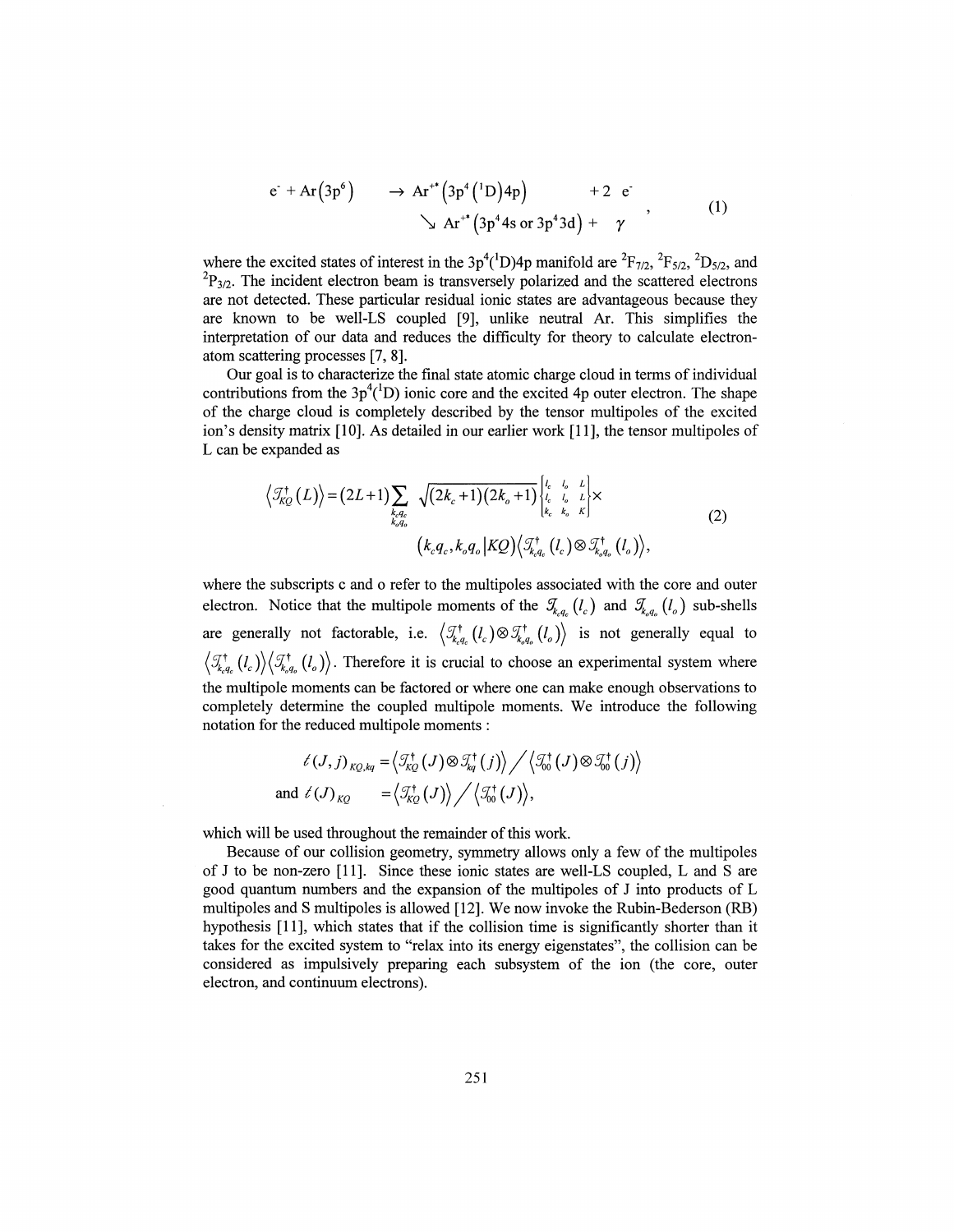To determine whether the RB hypothesis should hold true it is necessary to check the appropriate time scales. The duration of the near threshold ionization/excitation process can be estimated by the time it would take an electron with the asymptotic energy of 2 eV to traverse three diameters of the residual ion, or  $-\frac{6x}{10^{-16}}$ s. This is a factor of 3 shorter than the "Coulomb relaxation time", the time necessary to couple  $l_c$ and  $l_0$  into the total L, conservatively gauged by the largest splitting in the  $3p^4(^1D)^2I$ manifold. The next time scale is the "fine structure relaxation time" which can be estimated from the energy splitting of the  ${}^{2}F_{7/2}$  and  ${}^{2}F_{5/2}$  fine-structure levels, and corresponds to  $10^{-13}$ s. Therefore we would expect the RB hypothesis to hold in this experiment, if only marginally for decoupling  $L$  into  $l_c$  and  $l_o$ .

In our experiment, as well as the general case of atomic collisions, the finestructure relaxation time is much longer than the collision time. According to the RB hypothesis, this implies that the subsystems of L and S can be described independently of each other, i.e. that the multipoles  $l_{KQ}(L)$ ,  $l_{KQ}(S)$  are properties of the manifold and are not properties of the individual states of the manifold. Assuming that this relationship is not then perturbed by terms that would convert angular momentum from one form to another (i.e. L to S), these multipoles of the manifold can be determined by observing a subset of the J multipoles of the manifold's individual states. The same argument allows the separation of the spin and orbital angular momentum belonging to the  $3p^4$ <sup>(1</sup>D) core and 4p outer electron. This is the cornerstone of the separation the subshell multipoles presented in this paper, where we observe the multipoles of several states in a given manifold through the integrated Stokes parameters.

In this case there are only three independent parameters to describe the orbital angular momentum distribution :

$$
t_{20}(l_c)
$$
,  $t_{20}(l_o)$ , and  $t_{40}(l_o)$ .

Expanding eq. (2) in terms of L,  $l_c$ ,  $l_o$ , and these parameters we find that

$$
\begin{split} t_{KQ}(L) &= F_L\left(t_{20}\left(l_c\right), t_{20}\left(l_o\right), t_{40}\left(l_c\right)\right) \\ &= \frac{c_{2L}t_{20}\left(l_c\right) + c_{3L}t_{20}\left(l_o\right) + c_{4L}t_{20}\left(l_c\right)t_{20}\left(l_o\right) + c_{5L}t_{40}\left(l_c\right)t_{20}\left(l_o\right)}{1 + c_{1L}t_{20}\left(l_c\right)t_{20}\left(l_o\right)}, \end{split} \tag{3}
$$

where the coefficients  $c_{1L}...c_{5L}$  depend only on L, and the function  $F_{L}()$  is defined for use in the following section.

#### **DATA ANALYSIS**

Figure 1a presents the "raw" values of  $\ell_{KQ}(L)$  for the states of interest. Due to the non-linear nature of eq. (3), some care must be taken in determining the values of the  $t_{\kappa 0}(L)$ 's. To address this issue we inverted the equation using a terrain search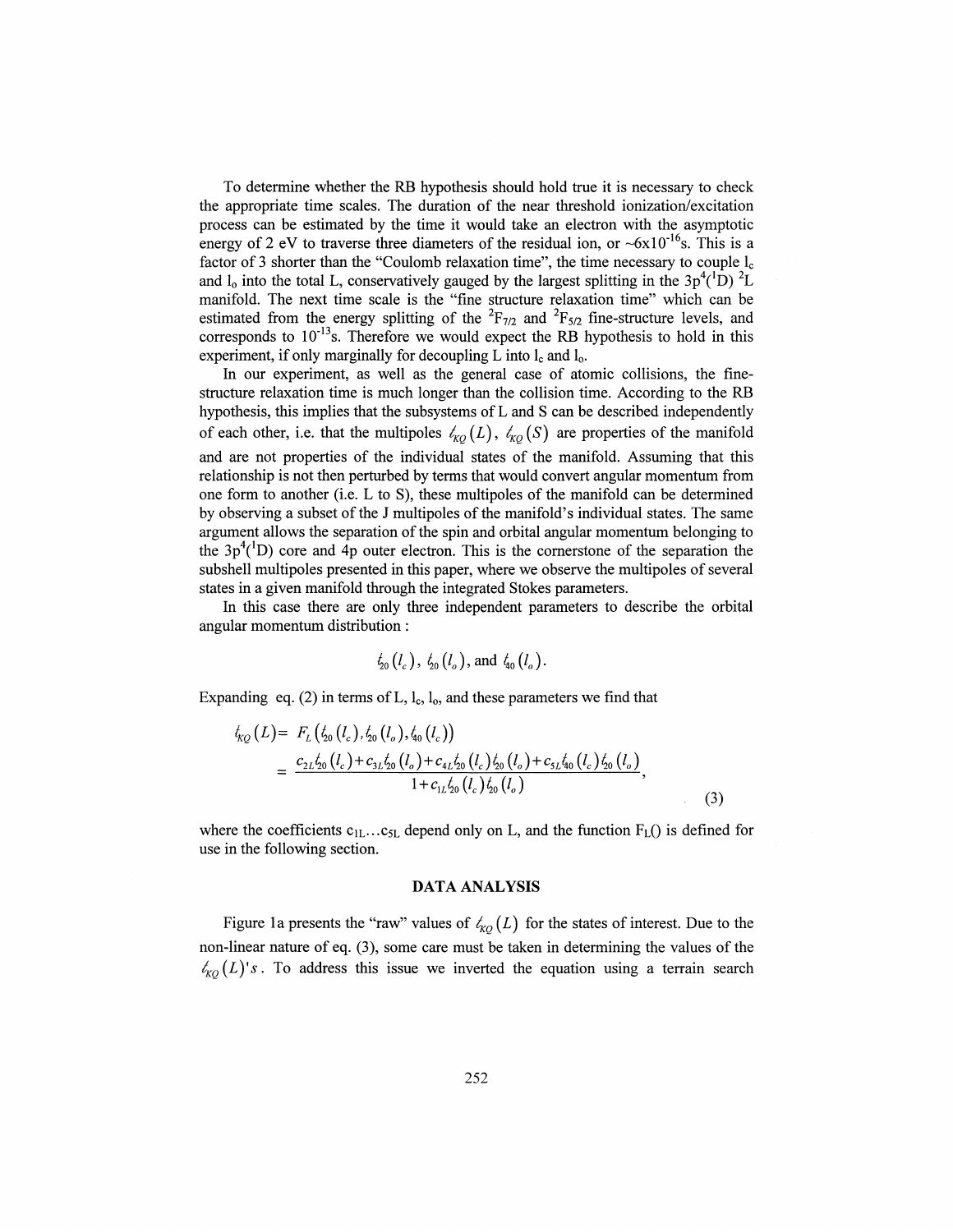

**Figure la)** The multipoles of the total angular momentum, L, generated from the relative Stokes parameters of the resonance fluorescence due to the reaction (1). **Figure Ib)** The calculated values of the multipoles of the  $3p^4(^1D)$  and 4p subshells of the Ar<sup>+</sup> ion excited by electron impact.

algorithm and computed the uncertainties associated with the derived quantities (the multipoles of  $l_i$  and  $l_o$ ) using a Monte-Carlo method.

The terrain search algorithm minimizes the Euclidian distance, d, between the measured vector  $\{\zeta_0(L = 3), \zeta_0(L = 2), \zeta_0(L = 1)\}$  and the estimated vector  $\{F_3(\zeta_0(l_c), \zeta_0(l_o), \zeta_0(l_o)), \quad F_2(\zeta_0(l_c), \zeta_0(l_o), \zeta_0(l_o)), \quad F_1(\zeta_0(l_c), \zeta_0(l_o), \zeta_0(l_o))\},$ weighted by the uncertainty in the measured values. To find the global minimum of d it is generally necessary to find the smallest local minimum in d by starting at various points in  $\{\zeta_{0}(l_c), \zeta_{0}(l_o), \zeta_{40}(l_o)\}\$  space. Fortunately, because they are derived from angular momenta, the space of  $\{\zeta_0(l_c), \zeta_0(l_o), \zeta_0(l_o)\}\$ is bounded by a finite region so it is possible to search the space exhaustively or by the more efficient method of random sampling.

Though the propagation of errors technique is the *de facto* standard for computing the uncertainty in derived quantities, given a known uncertainty in the data, this method has some significant drawbacks. It can give misleading results if the function that must be evaluated has high curvature in the region of interest. However it is possible to use Monte-Carlo methods to determine these uncertainties without any prior knowledge or prior assumptions about the function that must be determined [13]. The method relies on generating an artificial set of points that stands in as a proxy for a given datapoint and its uncertainty. Therefore the artificial set must encompass all *a priori* knowledge of data : i.e. it must be statistically indistinguishable from the parent distribution from which the data was drawn. Given the fact that we can derive values and uncertainties for the  $\zeta_0(L)$  from experimental data with known statistical properties, we know that the Gaussian distribution corresponds very closely to the actual parent distribution of each of the  $\zeta_0(L)$ .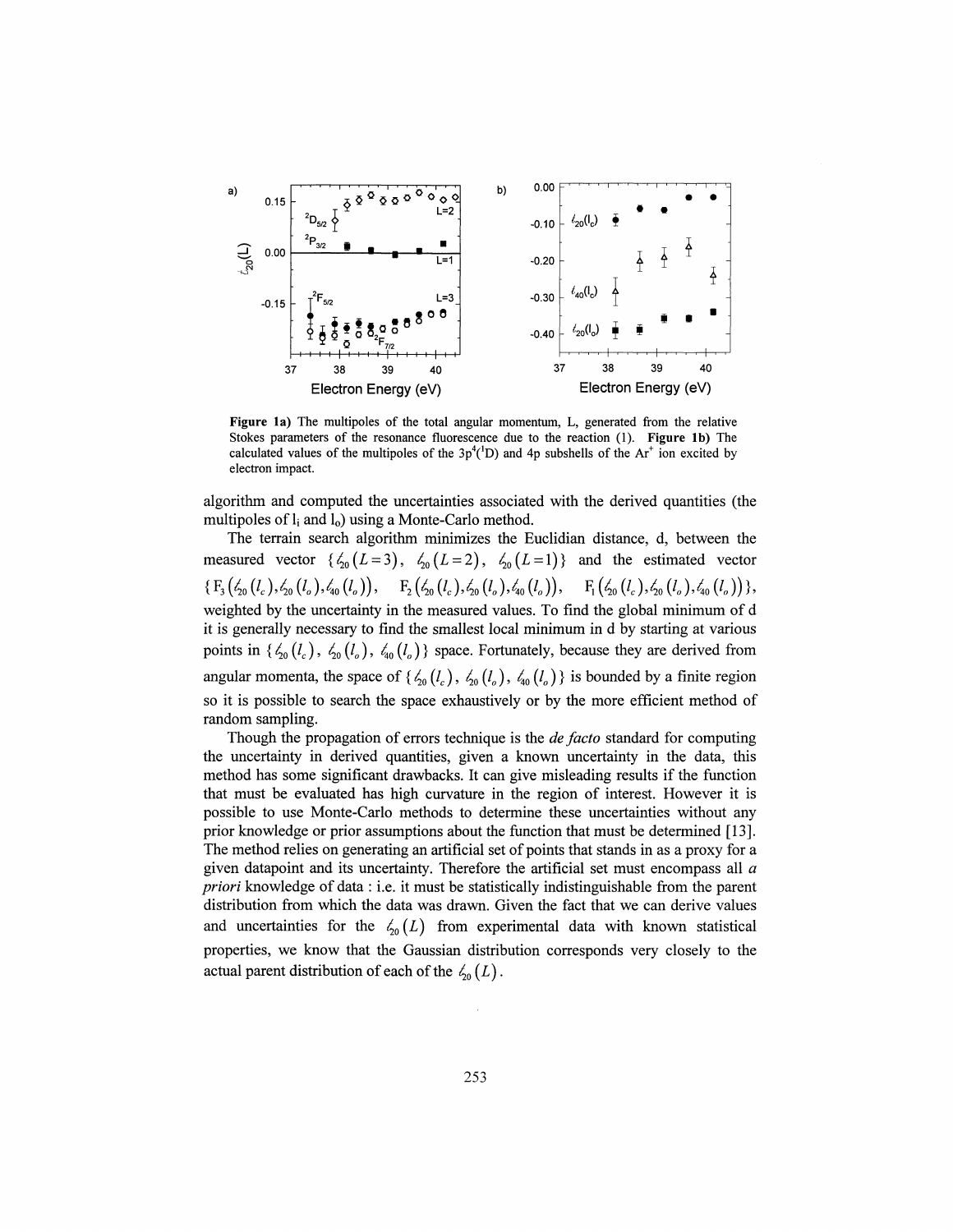

**Figure** 2 A representation of the distribution of the multipoles of the  $3p^4(^1D)$  core and 4p outer electron generated from the set of synthetic data corresponding to the 40.2eV datapoint of Fig. la.

Figure 2 is an example of the typical "solution cloud" that we obtained for each energy we investigated. The top graph is a scatter plot of the local minima for the simulated set of data at an incident electron energy of 40.2 eV. The bar graphs below show the projection of this probability distribution onto the three individual axes. The mean value and width of these distributions corresponds to the solution and uncertainty in the quantities  $\zeta_0(l_c)$ ,  $\zeta_0(l_o)$ , and  $\zeta_0(l_c)$ . Each graph is unimodal, compact, and could be well described by a Gaussian function. All of these considerations point to the fact that this is a good, well defined solution.

With only moderate assurance that the RB hypothesis holds for the core and orbital angular momenta, we were somewhat concerned that the multipoles might not factor as in eq. (3), i.e. that are  $\zeta_0(l_c)$  and  $\zeta_0(l_o)$  are correlated. In this case there would be only three measurements and four independent parameters :

$$
\ell\left(l_c,l_o\right)_{\text{20,00}},\ \ell\left(l_c,l_o\right)_{\text{00,20}},\ \ell\left(l_c,l_o\right)_{\text{20,20}},\text{and}\ \ell\left(l_c,l_o\right)_{\text{40,20}}.
$$

If there was correlation between the two parameters  $t_{20}$  ( $l_c$ ) and  $t_{20}$  ( $l_o$ ), then the quantity

$$
x = \frac{\ell \left(l_c, l_o\right)_{20,20} - \ell \left(l_c, l_o\right)_{20,00} \ell \left(l_c, l_o\right)_{00,20}}{\ell \left(l_c, l_o\right)_{20,20} + \ell \left(l_c, l_o\right)_{20,00} \ell \left(l_c, l_o\right)_{00,20}}\tag{4}
$$

which measures this correlation, would be non-zero. Figure 3 presents the solution of the listed multipoles for many choices of x. It is obvious that the quoted value of  $\chi'_{40}(l_c) \sim \left\langle \mathcal{J}_{40}^{\dagger}(l_c) \otimes \mathcal{J}_{20}^{\dagger}(l_c) \right\rangle / \left\langle \mathcal{J}_{00}^{\dagger}(l_c) \otimes \mathcal{J}_{20}^{\dagger}(l_o) \right\rangle$  is consistent with the graph up to x = 0.5. In combination with the fact that the RB hypothesis appears to hold for the orbital angular momentum, the results in Figure 3 indicate that our analysis can accurately determine the hexadecapole of the  $Ar^2 3p^4(^1D)$  core.